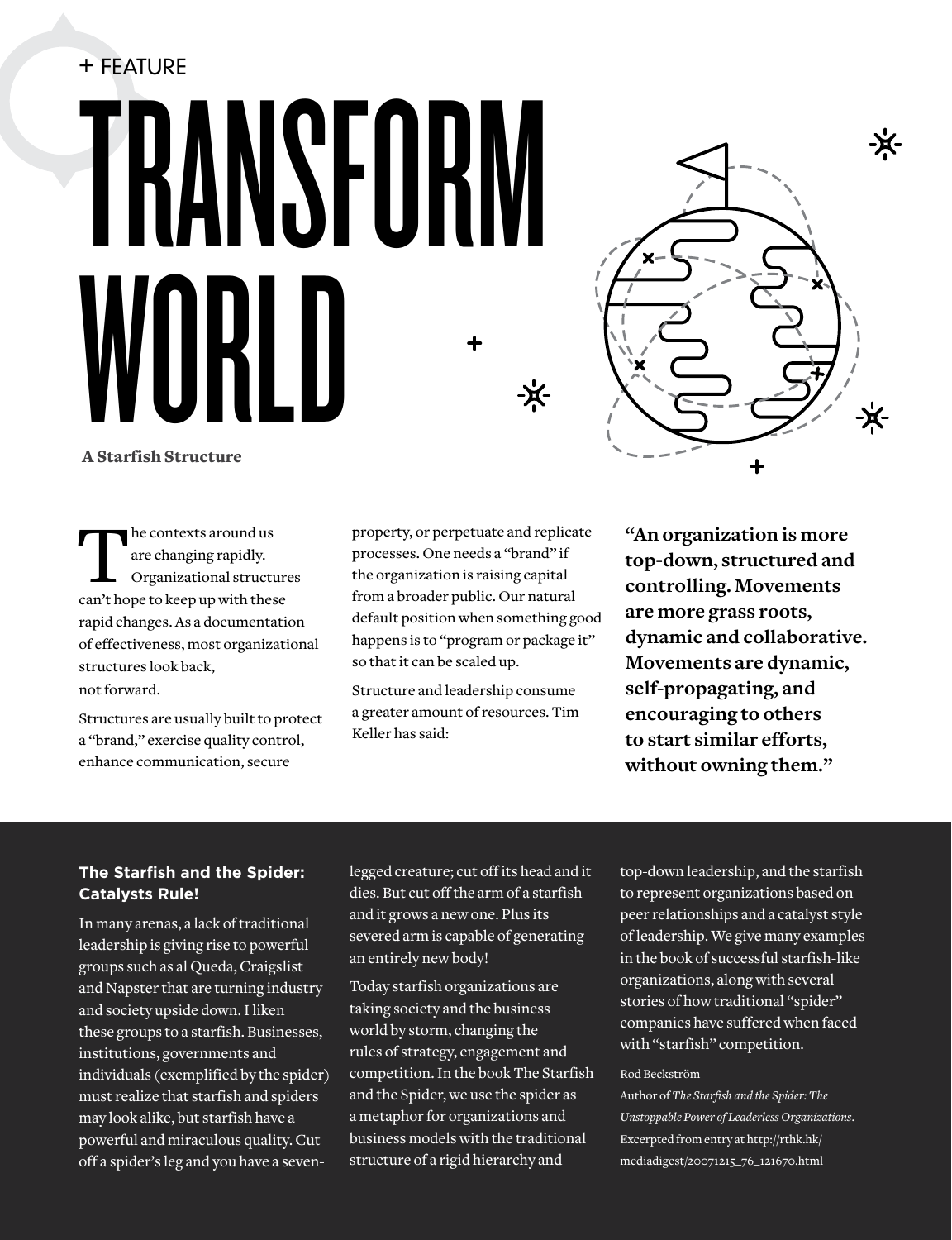We have decided that we are not going to try to protect our "brand" of transformation. Transform World Connections (TWC) does not seem to have any of those functional needs except to possibly enhance communication.

The base of a movement in today's world is a committed core of people who trust and respect one another and apply their gifts and creativity to God's common existential calling on their lives. There will always be movements of people into and out of the motivational and empowering circle because of very permeable, shifting, and porous boundaries. Diversity of gifts, experience, and background within the core provide a necessary flexibility to keep renewal going. This diversity must be protected and nurtured since the

natural tendency of the core is to homogenize.

Wherever leadership is needed it is expressed in servanthood and humility, with dependence on and glory given to God.

#### **Starfish versus Spider**

The "Starfish" ministry empowers all of God's people (paid and volunteer) to participate in God's work. (See the sidebar below for a definition of the Starfish model.) Prayer is foundational. To facilitate effective "Starfish" and servant paradigms,

we very much need God's continued help. The "Starfish" ministry encourages greater dependence on God. This does not negate the need for structure and leadership, but they should not be overpowering. Wherever leadership is needed it is expressed in servanthood and humility, with dependence on and glory given to God.

Positional leadership may not be essential but there must be appropriate and acknowledged leadership. Leadership is functional and not necessarily positional and may shift from person to person in the core as the challenges to the movement change.

Decentralization is the best model only when parts are connected by connecting ministries. To the extent that the "Starfish" is a structural

*The Starfish and the Spider: The Unstoppable Power of Leaderless Organizations*, a 2006 book by Ori Brafman (author of the 2010 book *Click: The Magic of Instant Connections* ISBN 978-0-385-52905-1) and Rod Beckstrom, is an exploration of the implications of the recent rise of decentralized organizations such as Wikipedia, Grokster and YouTube. The book contrasts them to centralized organizations, such as Encyclopædia Britannica, using compendia of knowledge as examples. The spider and starfish analogy refers to the contrasting biological nature of the respective organisms, starfish having a decentralized neural structure permitting regeneration.

In addition to giving historical examples of decentralized organizations such as Alcoholics Anonymous and the Apaches, and analyzing their nature in contrast to centralized organizations, the book considers conflict between centralized and decentralized organizations, including the "If you can't beat them, join them" solution to creating hybrid organizations such as Citizendium. A chapter towards the end of the book explores the concept of the "sweet spot," the optimal mix of decentralized and centralized attributes.

### Catalysts

The book identifies a set of people the authors call "catalysts" who tend to be skilled at creating decentralized

organizations. The authors list several abilities and behaviors (called "The Catalyst's Tools") that "catalysts" have in common, including:

**1.** Genuine interest in others.

**2.** Numerous loose connections, rather than a small number of close connections.

- **3.** Skill at social mapping.
- **4.** Desire to help everyone they meet.

**5.** The ability to help people help themselves by listening and understanding, rather than giving advice ("Meet people where they are").

**6.** Emotional Intelligence.

**7.** Trust in others and in the decentralized network.